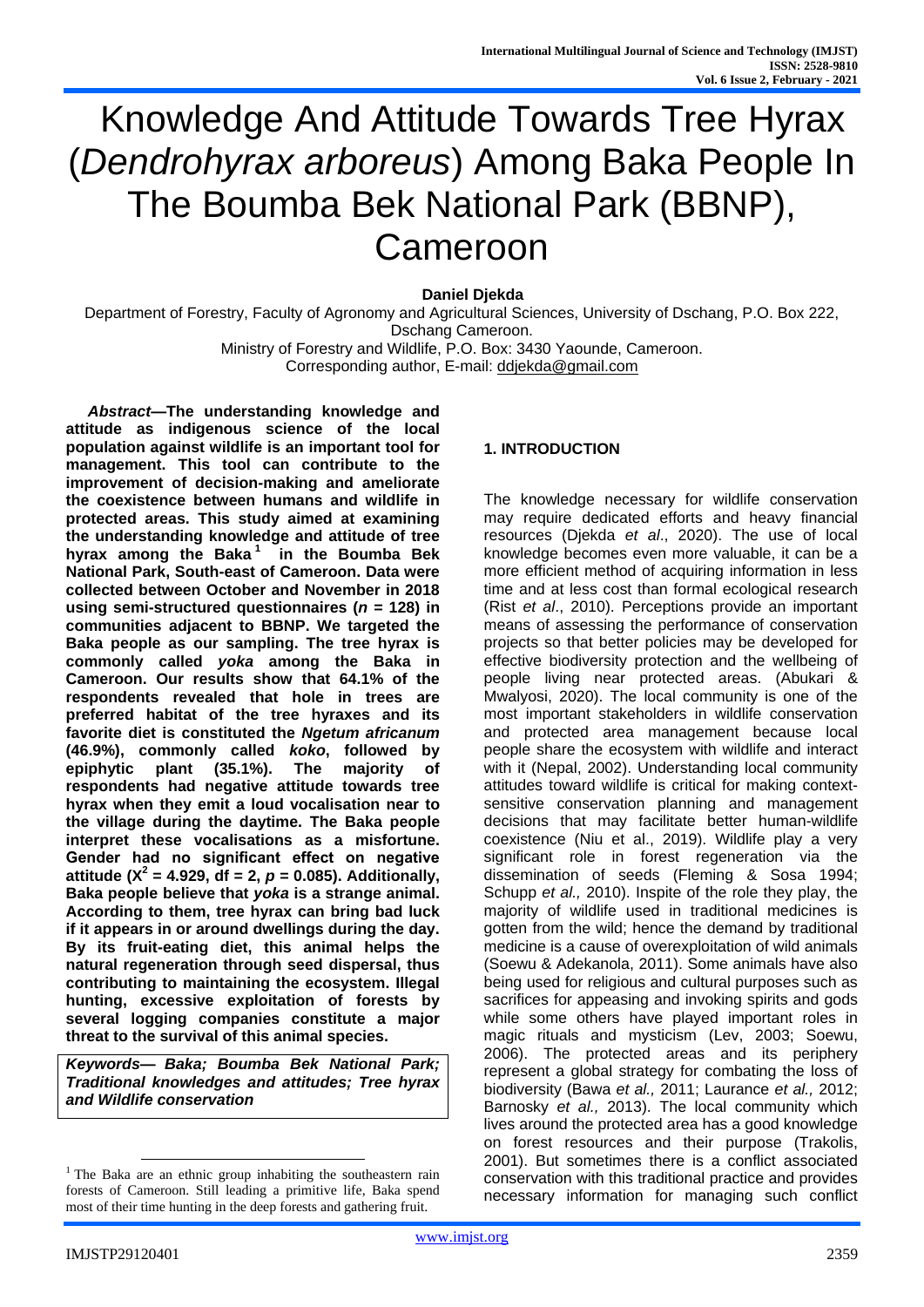(Oliva *et al.,* 2014). Hyraxes are small animals, of about 30 cm in height with a length of up to 75 cm (Stevenson & Hesse, 1990). In the wild, adult hyrax weight range between 2.8 and 3.6 kg for females and 2.6 and 4.6 kg for males (Mendelssohn, 1965; Olds & Shoshani, 1982; Stevenson & Hesse, 1990). The tree hyrax is classified as Least Concern  $(L\dot{C})^2$  by the IUCN Redlist (IUCN, 2020) and as a Class C under the Cameroonian law<sup>3</sup>. The conservation status of this species needs special attention. Our latest review indicates that the global wild population of tree hyrax in the BBNP was estimated around 1,015 individuals using line transect (Author in prep.). No study has been done on this species to understand the attitudes of local people that shares the same habitat. Local ecological knowledge may serve as a valuable source of ecological information and could compliment scientific information on wildlife conservation and management, particularly in community-based natural resources management programs (Gandiwa, 2012).

## **2. MATERIALS AND METHODS**

#### **2.1 Study area**

The study was conducted in the Boumba Bek National Park (BBNP) and its periphery. The geographic position of the survey area is Northern latitudes (2°09'-2°20'N) and Eastern longitudes (15°35' to 15°50'E). The Figure 1 shows the study area in the eastern region of Cameroon. The region has an equatorial climate with about 1.6m of rain per year. There are two wet and two dry seasons. The mean monthly temperature is about 25°C or 26°C and fluctuates lightly (Ekobo, 1998). The vegetation of the region is a mosaic of semi-deciduous, evergreen, and swamp forest types (Letouzey, 1985). The topography is gently undulating, with valleys and ridges among flat basins, ranging in elevation from 300 m to 700 m. The Soil types are red and red-brown clay with little organic material and are relatively infertile.

#### **2.2 Methods**

l

*Demography and local perception* 

This study was carried out between February and March in 2017. Semi-structured questionnaires were used to interview local people who live around the BBNP of East Cameroon. Our target population were those who grew up in the village. We had to book appointments with the targeted population, reason being that most of them are hunters usually gone during the day in the forest. Once the appointments were made, we took time and asked them questions. Each interviewee was isolated in order to avoid common answers. The questionnaires focused on general knowledge of the animals such as, preferred habitat, favourite diet, potential predator of tree hyraxes and attitudes towards hyraxes.

#### **2.3 Data Analysis**

We used MS Excel to enter and code data. We computed the relative frequencies based on the total number of responses. Regarding attitude toward tree hyraxes, we used Pearson's chi‐square test to assess the relationship between genders and the significance level was set at P<0.05. We conducted statistical analysis using SPSS 19.0 software.

#### **3. RESULTS**

*3.1 Socio-demographic characteristics of the respondents*

The study respondents consisted of 96 (75%) males and 32 (25%) females, lived in the 27 households. The mean household size was  $4 \pm SD$  2 people. Almost all of the respondents (96.1%) were Traditionalist/Spiritualist. The majority of the respondents (43.0%) were 50+ years old.

**Table 1**. Socio-demographic characteristics of respondents.

| Characteristic              | Number<br>(n=128) | (%)  | Mean±<br>SD  |
|-----------------------------|-------------------|------|--------------|
| Gender                      |                   |      |              |
| Male                        | 96                | 75   |              |
| Female                      | 32                | 25   |              |
| Age                         |                   |      | $32 \pm 17$  |
| [20-30]                     | 32                | 25   |              |
| $[30-40]$                   | 14                | 10.9 |              |
| $[40-50]$                   | 27                | 21.1 |              |
| $50+$                       | 55                | 43.0 |              |
| <b>Religion</b>             |                   |      |              |
| Traditionalist/Spiritualist | 123               | 96.1 |              |
| None                        | 5                 | 3.9  |              |
| <b>Family size (person)</b> |                   |      | $4 \pm SD$ 2 |
| <b>Educational level</b>    |                   |      |              |
| Primary                     | 18                | 14.1 |              |
| None                        | 110               | 85.9 |              |
| Marital status              |                   |      |              |
| Married                     | 123               | 96.1 |              |
| Divorced                    | 5                 | 3.9  |              |
| <b>Occupational status</b>  |                   |      |              |
| Farming                     | 9                 | 7.0  |              |
| Hunter-gatherer             | 119               | 93.0 |              |

<sup>2</sup> The situation needs to be closely monitored to determine if this species should be re-assessed to Near Threatened in the future, based on decline under criterion A. the current population trend is decreasing.

The Government of Cameroon grouped animals into three classes such as, A, B and C, according to Law No. 94/01 of 20 January 1994 to lay down Forestry, Wildlife and Fisheries Regulations; Decree No. 95/466/PM of 20 July 1995 to lay down the conditions for the implementation of Wildlife Regulations and Order No. 0648/MINFOF of 18 December 2006 to set the list of animals of classes A, B and C. Class C comprises mammals, reptiles and batrachians other than those of class A and B and birds of the annexes III of the CITES. In class C, species of Appendix III at the national level of CITES classification or belonging to groups of minor preoccupation according to IUCN.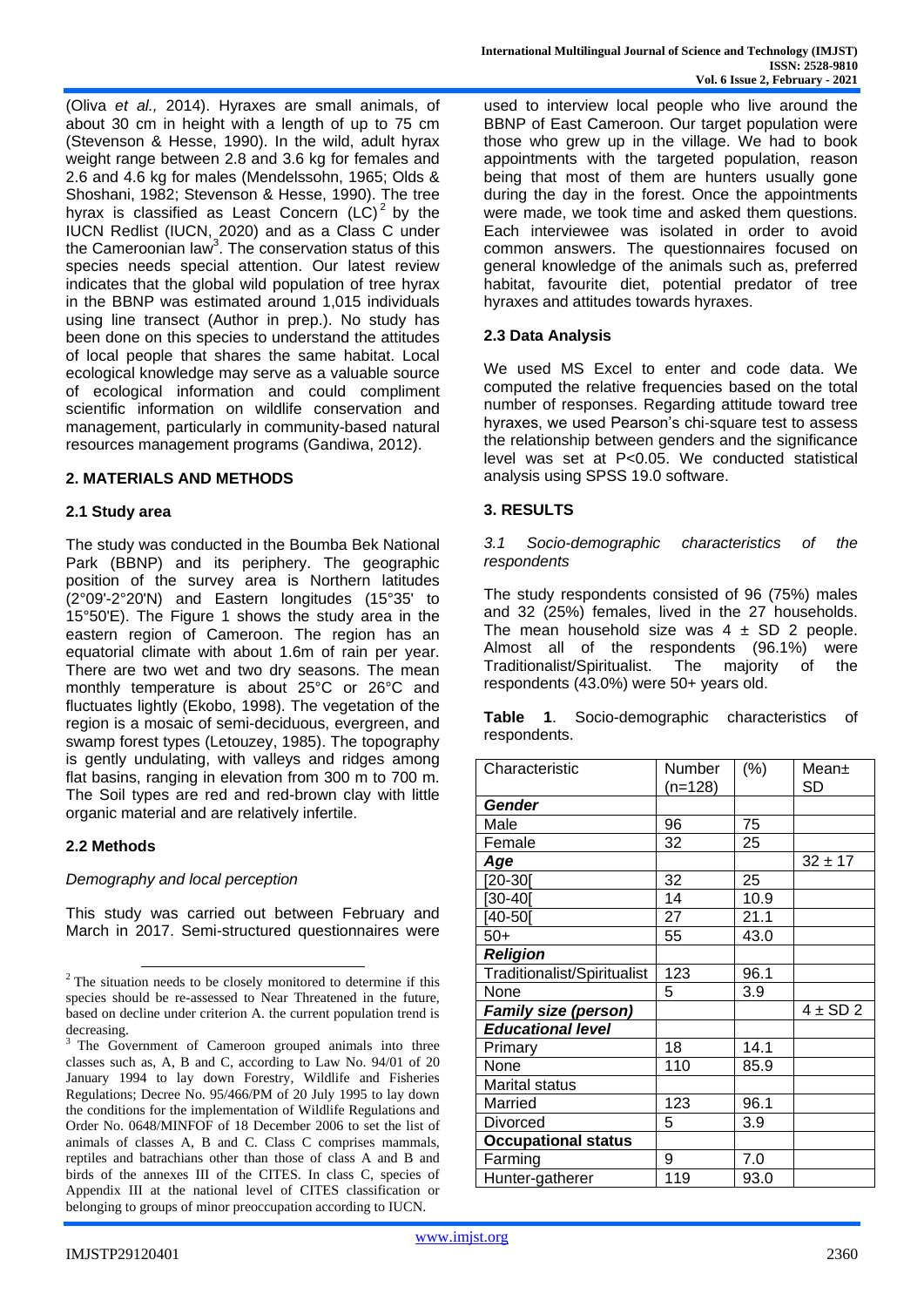The mean age of respondents was  $32 \pm SD$  17 years old. Few (14.1%) had received primary education and 85.9% had none education. Most respondents (96.1%) were married and 93.0% were huntergathered (Table1).

Figure 1 shows the location of the study area. Two ethnic groups inhabit the area that is the Baka Pygmies and Bantu. The first group called the Baka Pygmies are found everywhere around the protected area and the other group, the Bantu are the commonly called the traditional village people practicing farming, (Ekobo, 1998). The local activities practices are mostly subsistence hunting and collecting non timber forest product.



## **Figure 1.** Location of the study area.

## *3.2 Knowledge and perception about tree hyraxes*

The result of the Knowledge and perception about tree hyraxes of local people living in around the BBNP is showed in Table 1. A total of 128 respondents were interviewed. All the respondents were from "Gribe and Mwamebem" village near to the BBNP.

About sixty four point one (64.1%) of the respondents revealed that woodland particularly the hole in trees are preferred habitat of the tree hyraxes (Table 2). With regard to the favourite diet of tree hyraxes to the community around the BBNP, good proportion of the respondents (46.9%) reported that the *Ngetum africanum* (*Koko* in the Baka's language) was the predominant diet, followed by epiphytic plant (35.1%). When asked regarding the birth, about 39.1% responded that hyraxes give birth at one or two young. On the other hand, snakes (43.8%), eagles (21.1%) of respondents were the potential predator of hyraxes' specie, followed by the African civet (21.1%). Most of the respondents (63.3%) believed that there are no risks to consume the hyrax's meat, but 36.7% of the respondents said that, it is prohibited for pregnant women. A good proportion of the respondents (60.9%) reported that most active time of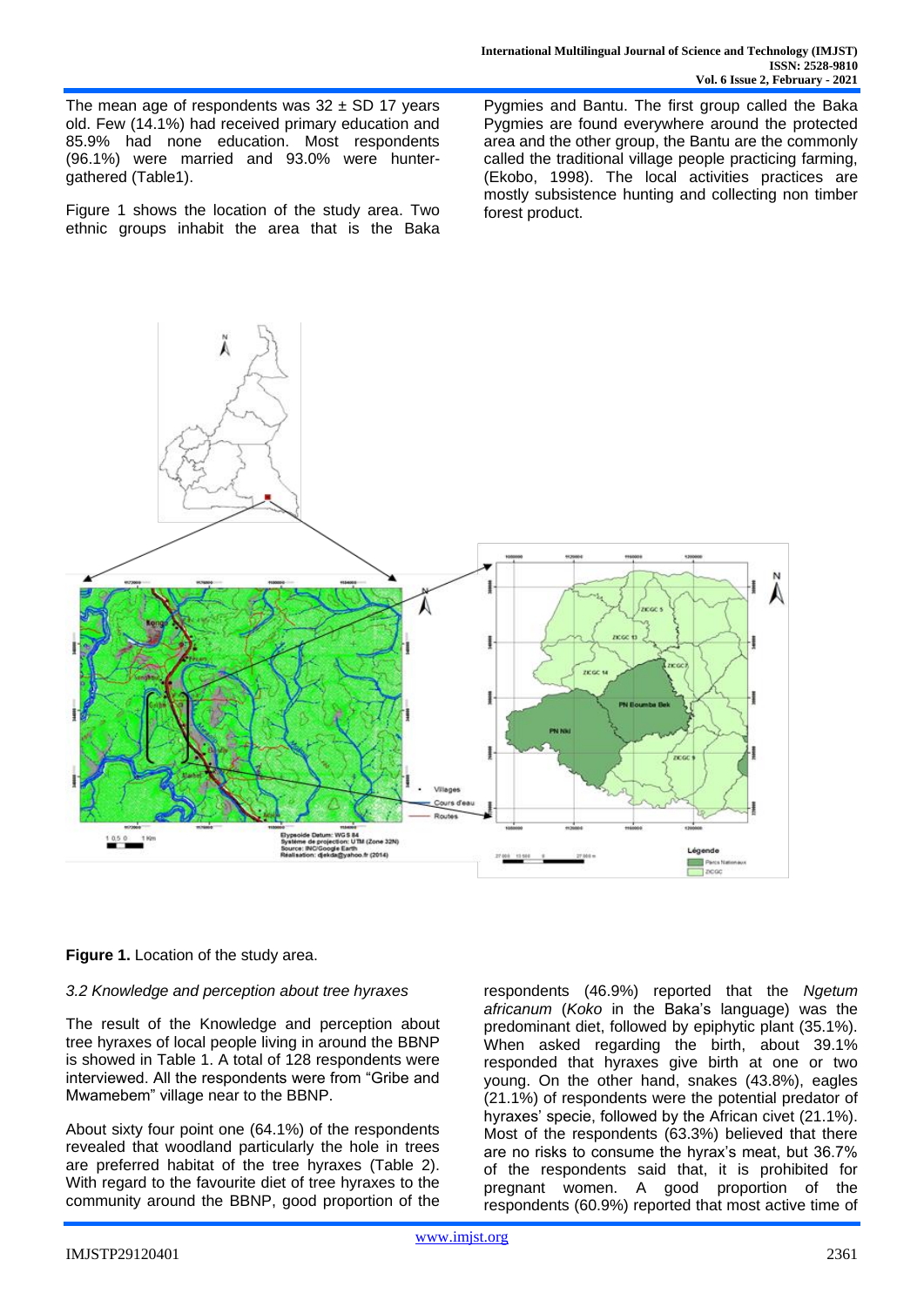hyraxes is at night. As concern traditional medicine, 39.1% of the respondents affirmed that its teeth are attached around the neck like necklace. The Baka (7.0%) said that, the hyraxes' teeth are used as poison. Concerning about hunting tree hyraxes, 75% informed us, when you need to hunt hyraxes, you have climb on a tree with a machete and a spear.

|  |  | Table 2. Knowledge and local perception on tree hyraxes' specie in the survey area. |  |
|--|--|-------------------------------------------------------------------------------------|--|
|  |  |                                                                                     |  |

| Interview questions                                     |                                               | Responses<br>Number (%)                      |                                           |                      |  |
|---------------------------------------------------------|-----------------------------------------------|----------------------------------------------|-------------------------------------------|----------------------|--|
| <b>Preferred habitat</b>                                | In rivers edge<br>27(21.1)                    | Woodland<br>82 (64.1)                        | Presence of liana<br>19 (14.8)            |                      |  |
| Favourite diet                                          | Ngetum<br>Africanum<br>60 (46.9)              | <b>Fruits</b><br>23(18)                      | Epiphytic plant<br>and grass<br>45 (35.1) |                      |  |
| <b>Birth</b>                                            | One 46<br>(35.9)                              | One or two<br>50 (39.1)                      | Unknown<br>32(25)                         |                      |  |
| Potential predators                                     | Eagle<br>27(21.1)                             | Civet<br>27(21.1)                            | Panther<br>18 (14.0)                      | Snake<br>56 (43.8)   |  |
| Negative effect of<br>consumption the hyrax<br>meat     | Prohibited for<br>pregnant women<br>47 (36.7) | No risk<br>81 (63.3)                         |                                           |                      |  |
| Favourite time of hyraxes                               | Daytime<br>50 (39.1)                          | <b>Night</b><br>78 (60.9)                    |                                           |                      |  |
| Why hyraxes like to emit<br>a loud voice?               | Hunger<br>27(21.1)                            | Its nature<br>51 (39.8)                      | Unknown<br>50(39.1)                       |                      |  |
| Use in traditional<br>medicine and cultural<br>practice | Use teeth as a<br>necklace<br>50(39.1)        | Moustache<br>(shield)<br>and teeth<br>9(7.0) | Head<br>18 (14.1)                         | unknown<br>11 (39.8) |  |
| Hunting technique                                       | Climb on the tree<br>96 (75)                  | Unknown<br>32 (25)                           |                                           |                      |  |

## *3.3 Attitudes toward tree hyrax*

Finally, as a supplemental question, the Baka people were asked to express their attitude towards tree hyraxes near to the village (table 3). Only one positive respondent female was unable to clearly articulate the reason for her response. Positive attitudes for the male (6%) expressed the presence of the meat near the village. According to them, there is easy to hunt the tree hyrax near the village than inside the forest. The local people are heavily depend on natural resources. The majority of interviewees (80% of females vs. 88% of males) had negative attitudes towards tree hyraxes when they make loud voice near to the village during daytime. The Baka people interprets these strong vocalisations as a misfortune. There were no significant differences regarding the negative attitude of tree hyraxes near the village in terms of gender  $(x^2 = 4.929, df = 2, p > 0.05)$ .

Of unsure respondents, most of them was unable to articulate the reason for her response. Most of the respondents say they do not remember having seen this animal near the village. The presence of this animal near the village could help them discover the species being studied. No significant difference between female and male (17% vs. 6%).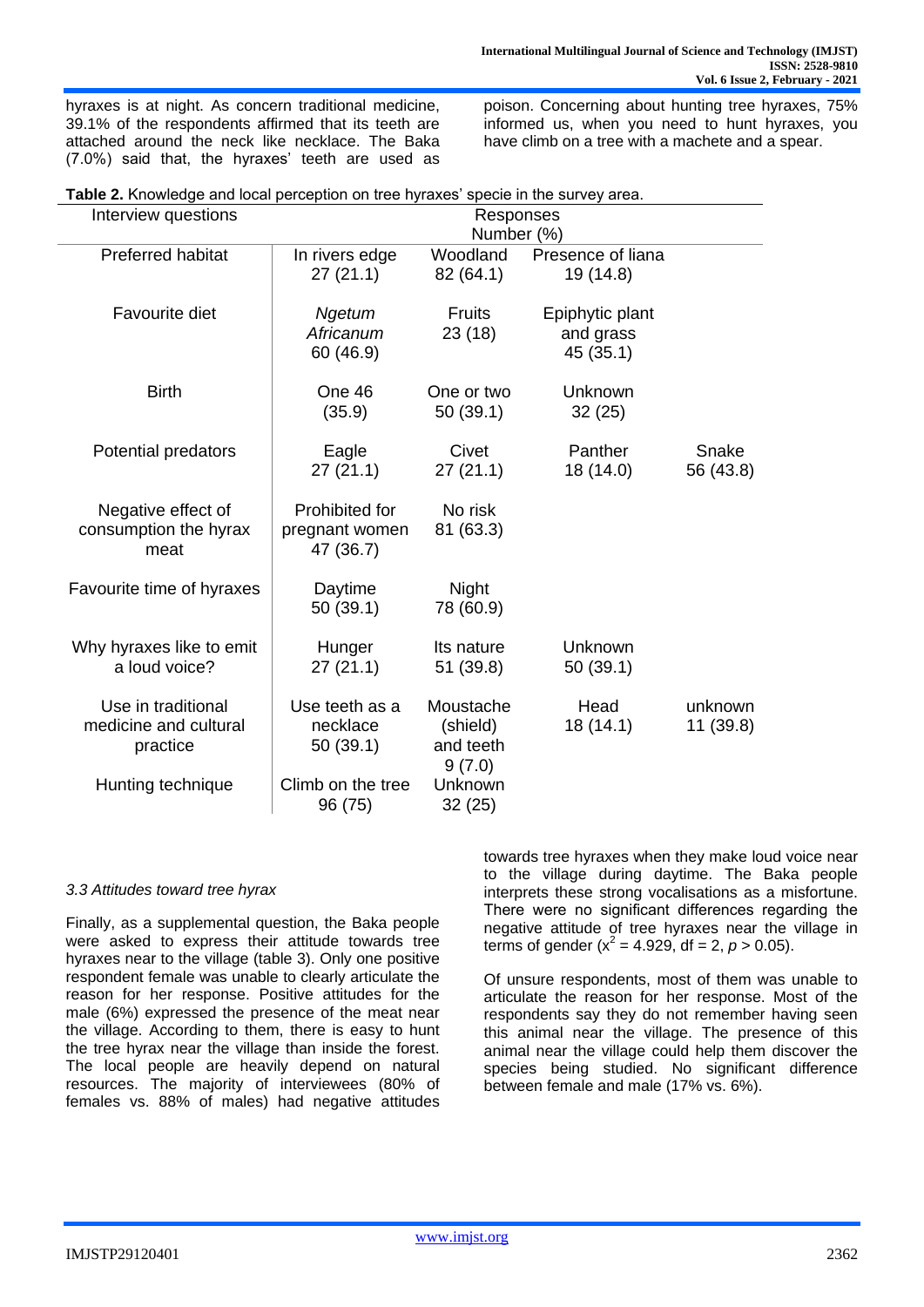**Table 3**. Attitude of Baka toward animal (tree hyraxes) near to the village during daytime.

| <b>Attitude</b> | $\Omega$ n (%) |          | $\circ$ n (%) p-value       |
|-----------------|----------------|----------|-----------------------------|
| <b>Positive</b> | 1(3%)          | 5(6%)    |                             |
| <b>Negative</b> | 32 (80%)       | 78 (88%) |                             |
| <b>Unsure</b>   | 7 (17%)        | 5(6%)    |                             |
| Total           | 40             | 88       | $x^2 = 4.929$ ; $p = 0.085$ |

 $\mathcal{Q}$  = female;  $\mathcal{O}$  = male; n = number of respondent expressed their attitude toward hyrax near to the village;  $p = 0.085$  is considered not significant.

# **4. DISCUSSION**

Our results showed that a good proportion of respondents, said that the *Ngetum africanum* was the predominant diet, they also ate epiphytes and grass (Table 2). Despite its herbivore nature, the hyrax feeds mainly on fruit that are on the ground or on trees. A study conducted by Gaylard & Graham (1997), in South Africa showed that hyraxes feed on *Podocarpus falcatus, Scholia lalifolia, Euclea natalensis.* It has also been demonstrated by Girmay *et al*. (2015), in Northern Ethiopia that another source of food for hyraxes are Grass*, Olea europaea, Acacia etbaica* and *Combretum molle.* This diet differs from one area to another and depending on the availability of food variety. As regards the small herbivores, the ability to find the high-quality foods is rare (Gaylard & Graham, 1997), and depends sometimes on the lower quality foods (Demment & Van Soest, 1985). The knowledge of the local population demonstrate that hyrax give birth to one or two young little ones. The young are born with their fur and are able to see and to eat solid food by their 2nd or 3rd day (Gaylard & Graham, 1997).

In this study, the respondents said that, the potential predators of hyraxes are eagle, African civet and snakes. In addition to the predators mentioned above, man, through his illegal hunting activity, constitutes in the long term a threat to the survival of this species, in spite of the inadequate hunting techniques. In the same way, the study conducted by Girmay *et al*. (2015), showed that the eagle and owl are also the potential predators of tree hyraxes in the Northern Ethiopia. The main threats to this species are severe forest loss, degradation, fragmentation (mainly due to logging and burning), and hunting (Topp-Jørgensen *et al.,* 2008; Hoeck *et al*., 2015).

During this study, some respondents had a negative perception towards tree hyrax, especially regarding the consumption of its meat by pregnant women and its loud voice near the village which seem to be announcing a misfortune. The people surveyed (80% of female and 88% of male) believe that, if the tree hyrax is eaten by women who are pregnant, the child will be born like the animal, with only four fingers and child make the same vocalisations like animal. The negative attitude against this animal is also mentioned by Girmay *et al*. (2015). The eastern tree hyrax or eastern tree dassie (*Dendrohyrax validus*) is solitary and defends territories vigorously using loud calls by both sexes (Kingdon, 1971; Topp-Jørgensen *et al*., 2008). According to the respondents, few parts of the animal as its teeth are used for traditional medicine and ritual (traditional confession). The respondents, we stated that the teeth are used like poison to kill man and for shielding the body. It was revealed by Girmay *et al*. (2015) that few parts of hyraxes are used in the traditional medicine in the Northern Ethiopia. According to the Baka community, very few of them eat the hyrax's meat. The study conducted by (Topp-Jørgensen *et al*., 2008) showed that the hyraxes are hunted for meat and skin and rarely for medicine and rituals. The hunting technics used by the Baka people in this case consist of climbing on the tree with a machete and a spear in other. To hunt hyraxes, Topp-Jørgensen *et al*. (2008), made us realize that they may also be extracted from their holes using a stick, or forced from their trees by cutting or burning and then killing with spears or dogs.

# **5. CONCLUSION AND RECOMMENDATIONS**

Most wildlife conservation projects have little interest in the traditional customs of local communities and believe that the latter are at the origin of the decline of wildlife. We are all aware that the beliefs among ethnic group have existed since the earliest days of mankind. For several decades, the Baka pygmies and animals have lived together, reflecting the impossibility of dissociating them. However, understanding the indigenous science of an animal such as the tree hyraxes and many others, contributes to protecting these species. In fact that, the right-ofuse enjoyed by the local population is increasingly neglected. For example, several Baka groups have abandoned their ancestral practice of "*molongo*" which means long pilgrimage; consist of free access to the forest for several months in search of honey, game and wild yam. The restriction on the right-to-use creates conflicts between beneficiaries and ecologists, and consequently can lead to a loss of knowledge. However, it would be more appropriate to take into consideration all conservation initiatives, perceptions and knowledge of the local population about animals and how to use them. Moreover the combination of indigenous knowledge and modern science can improve the vision of conservation and therefore contribute to the well-being of the local population through the preservation of human rights.

## **Acknowledgement**

The author thank field guides MBIAP Mermoze, MEDJINANDJO Bertrand, LENGO Jean Paul, KITA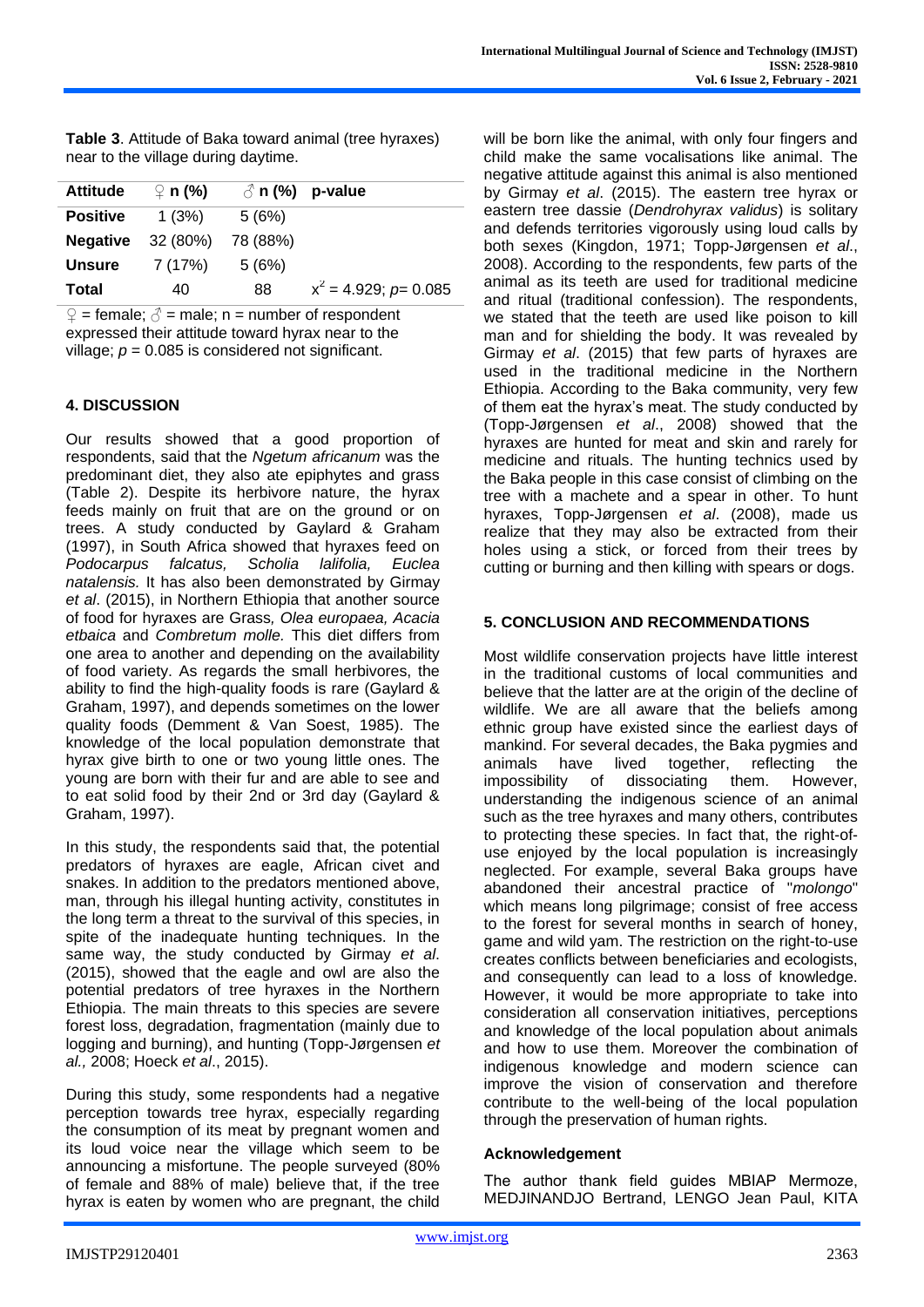Christaller, MEDOUMETO Hilaire, SERBOT Simon et BONOULOU Mathias, all interviewees who participated in the research, and the local people in the villages under study.

# **Conflict of Interest**

Conflict of interest none declared.

# **REFERENCES**

- [1] Abukari, H. & Mwalyosi, R.B. (2020). Local communities' perceptions about the impact of protected areas on livelihoods and community development. *Global Ecology and Conservation* 22, e00909.
- [2] Barnosky, A.D., Brown, J.H., Daily, G.C., Dirzo, R., Ehrlich, A.H., Ehrlich, P.R., Eronen, J.T., Fortelius, M., Hadly, E.A., Leopold, E.B., Mooney, H.A., Myers, J.P., Naylor, R.L., Palumbi, S., Stenseth, N.C. & Wake, M.H. (2013). *Scientific Consensus on Maintaining Humanity's Life Support Systems in the 21st Century: Information for Policy Makers*. Department of Integrative Biology and Museum of Paleontology, University of California-Berkeley.
- [3] Bawa, K.S., Rai, N.D. & Sodhi, N.S. (2011). Rights, governance, and conservation of biological diversity. *Conservation Biology* 25: 639-641.
- [4] Demment, M.W. & Van Soest, P. J. (1985). A nutritional explanation for body-size patterns of ruminant and non-ruminant herbivores. *The American Naturalist* 125: 641-672.
- [5] Djekda, D., Bobo, K.S., Hamadjida, B.R., Azoubou, K.B.V. & Ngouh, A. (2020). Camera trap is low-cost for mammal surveys in longterm: comparison with diurnal and nocturnal surveys. *Journal of Animal & Plant Sciences* 46 (1): 8149-8162.
- [6] Ekobo, A. (1998). *Large mammals and vegetation surveys in Boumba-Bek and Nki project area*. WWF Cameroon Internal Report 63p.
- [7] Fleming, T.H. & Sosa, V.J. (1994). Effects of nectarivorous and frugivorous mammals on reproductive succes of plants. *Journal of mammalogy* 75: 845-851.
- [8] Gandiwa, E. (2012). Local knowledge and perceptions of animal population abundances by communities adjacent to the northern Gonarezhou National Park, Zimbabwe. *Journal Tropical Conservation Science* 5: 255-269.
- [9] Gaylard, A. & Graham, I. H. K. (1997). Diet of Tree Hyraxes *Dendrohyrax arboreus* (Hyracoidea: Procaviidae) in the Eastern Cape, South Africa. *Journal of Mammalogy* 78: 213–221.
- [10]Girmay, T., Teshome, Z. & Mahari, M. (2015). Knowledge, attitude and practices of peasants towards hyraxes in two selected church forests in Tigray Region, Northern Ethiopia*. International Journal of Biodiversity and Conservation* 7: 299-307.
- [11]Hoeck, H., Rovero, F., Cordeiro, N., Butynski, T., Perkin, A. & Jones, T. (2015). *Dendrohyrax validus. The IUCN Red List of Threatened Species* 2015*.*
- [12]IUCN (2020). The IUCN Red List of Threatened Species. Version 2020-3. https://www.iucnredlist.org. Downloaded on [12 December 2020].
- [13]Kingdon, J. (1971). *East African Mammals*, vol. 1. Academic Press, New York.
- [14]Laurance, W.F., Useche, D.C., Rendeiro, J., Kalka, M. & Bradshaw, C.J.A. (2012). Averting biodiversity collapse in tropical forest protected areas. *Nature* 489: 290-294.
- [15]Letouzey, R. (1985). *Notice de la carte phytogéographique du Cameroun au 1:500.000*. INC, Toulouse.
- [16]Lev, E. (2003). Traditional Healing with Animal (Zootherapy); Medieval to Present-Day Levantine Practice. *Journal of Ethnopharmacology* 8: 107-118.
- [17] Mendelssohn, H. (1965). Breeding the Syrian hyrax *Proowio copensis syrioCll* Schreber 1784. *International ZOO Year book* 5: 116- 125.
- [18]Niu, K., Liu, W., Xiao, Z., Wu, A., Yang, T., Riondato, I., Ellwanger, L, A., Ang, A., Gamba, M., Yang, Y. & Giacoma, C. (2019). Exploring Local Perceptions of and Attitudes toward Endangered François' Langurs (Trachypithecus francoisi) in a Human-Modified Habitat. *International Journal of Primatology* 40: 331–355
- [19]Nepal, S.K. (2002). Involving indigenous peoples in protected area management: comparative perspectives from Nepal, Thailand, and China. *Environmental Management* 30 : 748-763
- [20]Olds, N. & Shoshani, J. (1982). *Prowvio copensis. Mammalian Species* 17: 1-7.
- [21]Oliva, M., Montiel, S., Garcia, A. & Vidal, L. (2014). Local perceptions of wildlife use in Los Petenes Biosphere Reserve, Mexico: Maya subsistence hunting in a conservation conflict context*. Journal Tropical Conservation Science* 7: 781-795.
- [22]Rist, L., Uma Shaanker, R., Milner-Gulland, E.J. & Ghazoul. J. (2010). The use of traditional ecological knowledge in forest management: an example from India. *Ecology and Society* 15(1): 3.
- [23]Schupp, E.W., Jordano, P. & Gomez, J.M**.**  (2010). Seed dispersal effectiveness revisited: *A conceptual review* 188: 333-353.
- [24]Soewu, D.A. (2006). *Utilisation of Wild Animals in Traditional Medicine in Ogun*